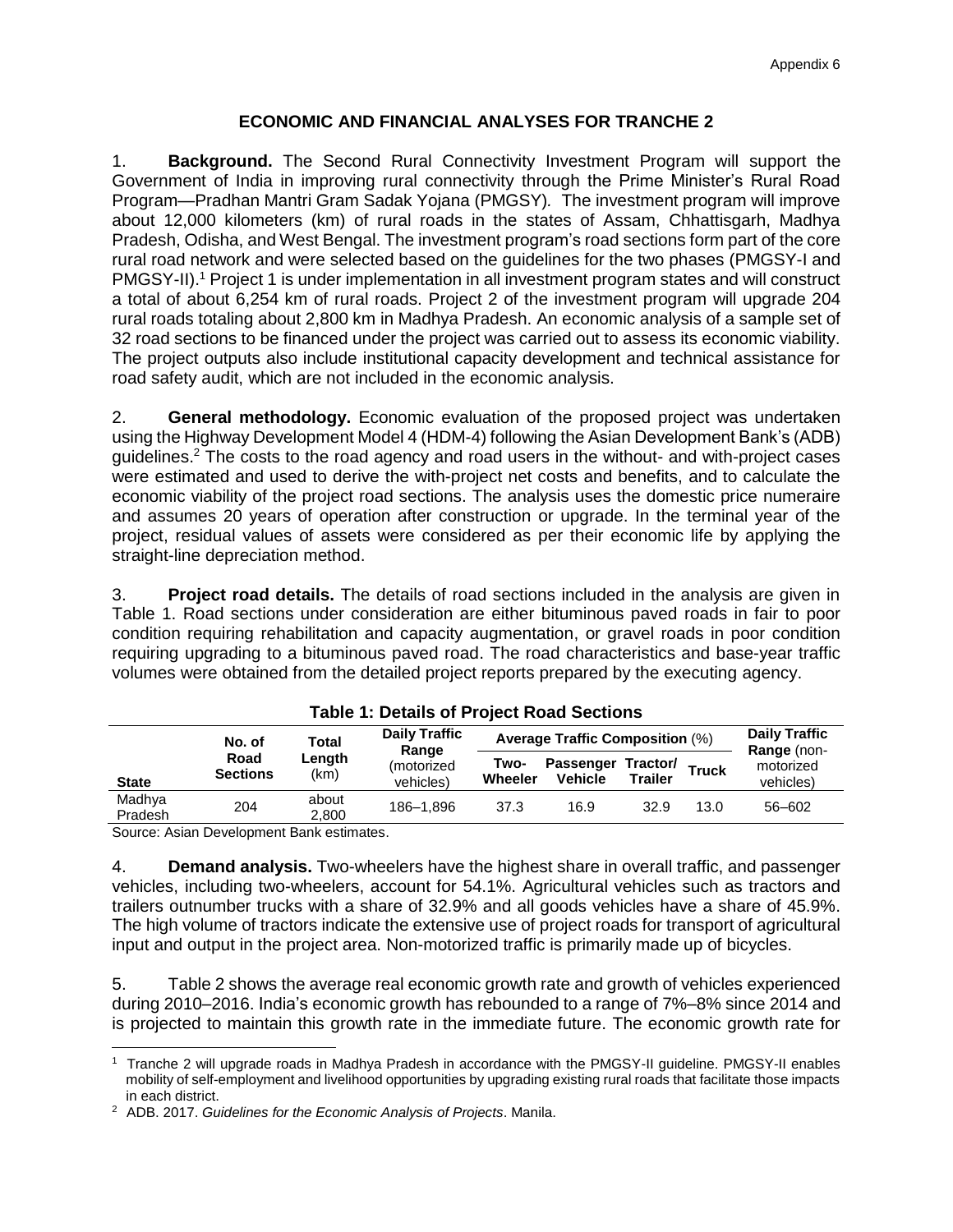2017 is estimated at 7.4%. The economic growth rate observed for Madhya Pradesh for the period 2012–2017 is 7.7%. The growth in registered vehicles gives an indication of potential traffic growth on the project roads. Table 2 also provides indicative elasticity of vehicle registration growth.

|                |                             | Table 2. Economic Orowan Rates and Orowan or Registered vehicles |                               |
|----------------|-----------------------------|------------------------------------------------------------------|-------------------------------|
|                | <b>Economic Growth Rate</b> | <b>Growth of Registered Vehicles</b>                             | <b>Elasticity, Calculated</b> |
| <b>State</b>   | (FY2010-FY2016), %          | (FY2010-FY2016), %                                               | against GDP Growth Rate       |
| Madhya Pradesh | 7.2                         | 10.2                                                             | 1.42                          |
| All of India   | 6.8                         | 10.3                                                             | 1.51                          |

|  |  | Table 2: Economic Growth Rates and Growth of Registered Vehicles |  |
|--|--|------------------------------------------------------------------|--|
|  |  |                                                                  |  |

 $FY =$  fiscal year,  $GDP =$  gross domestic product.

Sources: Government of India. [NITI Aayog;](https://asiandevbank-my.sharepoint.com/personal/aheriawan_adb_org/Documents/IND%2048226-002%20Second%20RCIP/Tranche%202/Processing/06%20Management%20Review/1%20SATC%20QAE/PFR%20Report%20and%20Appendces/niti.gov.in) Ministry of Road Transport and Highways. *Road Transport Year Books, 2010–2016*. New Delhi.

6. The growth in registered vehicles in the state gives an indication of the potential for traffic growth on the project roads. Table 3 shows the percentage growth of registered vehicles by category in Madhya Pradesh, as well as for all of India during 2010–2016.

# **Table 3: Growth Rate of Registered Vehicles, 2010–2016**

|                |                 |                  | $(\% )$    |                         |         |       |
|----------------|-----------------|------------------|------------|-------------------------|---------|-------|
| <b>State</b>   | Two-<br>Wheeler | Car/Jeep/<br>Van | <b>Bus</b> | Goods<br><b>Vehicle</b> | Tractor | Total |
| Madhya Pradesh | 10.4            | 12.6             | 5.4        | 10.2                    | 6.2     | 10.2  |
| All of India   | 10.3            | 10.0             | 4.9        | 71                      | 6.2     | 10.3  |

Source: Ministry of Road Transport and Highways. *Road Transport Year Books, 2010–2016*. New Delhi.

7. In the absence of historically observed growth on project road sections, a direct correlation between vehicle growth rates and traffic growth rates is assumed, and the elasticity of vehicle growth to socioeconomic growth factors was derived for projecting future growth rates.<sup>3</sup> The socioeconomic growth factors used are gross state domestic product, and population and per capita income in the case of buses. Table 4 gives the elasticities of vehicle growth to growth in socioeconomic variables, and also gives adopted values taking into account the all-India values.

| <b>State</b>            | Two-<br>Wheeler | Car/Jeep/<br>Van | <b>Bus</b> | Goods<br><b>Vehicle</b> | <b>Tractor</b> |
|-------------------------|-----------------|------------------|------------|-------------------------|----------------|
| Madhya Pradesh          | 1.33            | 1.59             | 1.53       | 1.30                    | 0.81           |
| All of India            | 1.43            | 1.45             | 1.71       | 1.07                    | 0.96           |
| Adopted base elasticity | 1.30            | 1.50             | 1.55       | 1.25                    | 0.90           |

# **Table 4: Transport Demand Elasticities**

Source: Asian Development Bank estimates.

8. With the estimated elasticity values and the growth outlook for economic variables, the growth rates for different vehicle categories are estimated by multiplying the economic variable growth rate with the adopted elasticity values. Some of the vehicle additions will replace older vehicles, and growth in rural areas is likely to be lower than the average growth rates. Future traffic growth rates for the present analysis were derived by reducing the estimated statewide growth rates by 25% to account for replacement of older vehicles and lower growth rates in rural areas. Traffic growth declines over time, so for traffic projections beyond 2023, growth rates are

 $\overline{a}$ <sup>3</sup> Using the relation Log<sub>e</sub> RV = A0+A1 Log<sub>e</sub> EV, where RV is registered vehicle volume, A0 and A1 are regression coefficients, and EV is the economic variable used.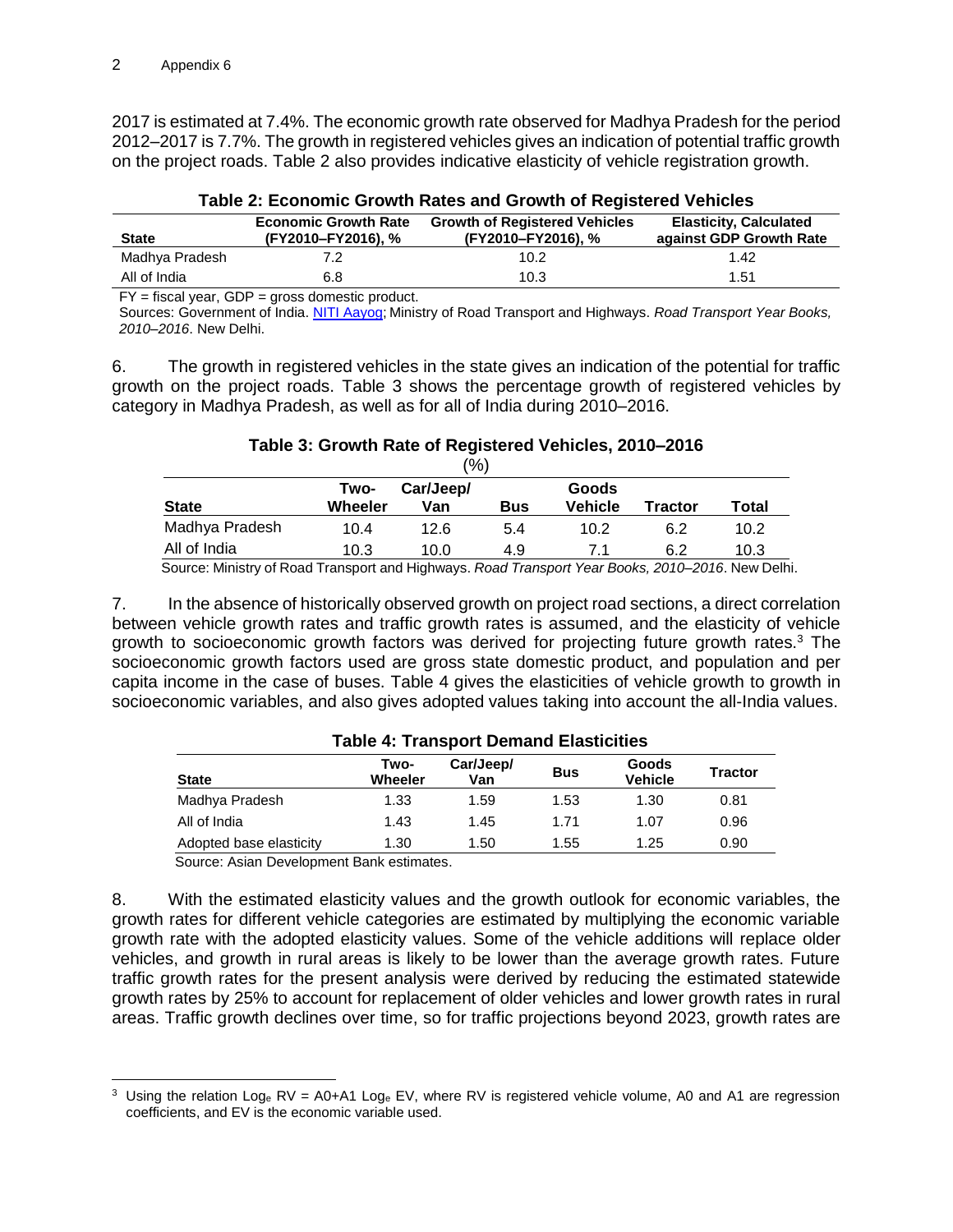reduced by 10% every 5 years but are not less than 2% for any vehicle category in the analysis period. Non-motorized traffic is assumed to grow at a marginal 1% per annum.

|                |                | (%)              |            |                         |                |
|----------------|----------------|------------------|------------|-------------------------|----------------|
| <b>State</b>   | Two<br>Wheeler | Car/Jeep/<br>Van | <b>Bus</b> | Goods<br><b>Vehicle</b> | <b>Tractor</b> |
| Madhya Pradesh | 6.8            | 7.9              | 4.2        | 6.6                     | 4.7            |

**Table 5: Adopted Growth Rates for Motorized Traffic, 2018–2023**

Source: Asian Development Bank estimates.

9. The project road sections include both bituminous surfaced roads with fair to poor condition, which are upgraded with capacity augmentation; and gravel roads in poor condition, which are upgraded to improve connectivity and access. The potential for traffic diversion is minimal, so none was considered. However, there may be some potential for generated traffic with better roads and savings in vehicle operating costs. In the case of existing gravel roads, upgrading to a paved road will have a significant impact on traffic generation—with the proposed improvements estimated to reduce vehicle operating costs by 30%–50%. For these roads, generated traffic is assumed at 15% (assuming a demand elasticity of -0.5 with cost reduction). For existing paved roads, no additional traffic generation is considered other than normal traffic growth.

10. **Design standards and construction costs.** The project design involves upgrading the road sections to a standard all-weather single- or intermediate-lane road, depending on traffic levels as per the PMGSY-II guidelines. The existing roads are either bituminous paved or gravel surfaced, and will be reconstructed. The proposed upgrades will form the with-project case, with regular routine and periodic maintenance to keep up the level of service; a 5-year postconstruction maintenance clause is included in the works contracts. The without-project case will involve minimum maintenance to keep the roads in operation in the short to medium term and reconstruction when the road falls into very poor condition. Construction cost estimates of the sample road subprojects were adopted from the detailed project report prepared by the executing agency and the cost range is shown in Table 6. The economic project cost was derived by removing taxes from the financial cost and adjusting the unskilled labor component by applying a shadow wage rate factor. Where widening to intermediate lanes or construction of bridges and/or cross drains are involved, the costs per km are higher.

|                   | <b>Range of Financial Cost</b> |
|-------------------|--------------------------------|
| <b>State</b>      | $(₹$ million per km)           |
| Madhya Pradesh    | 3.84–13.41                     |
| $km = kilometer.$ |                                |

Source: Asian Development Bank estimates.

11. **Vehicle operating cost savings**. The improvement of project road sections will result in savings to road users and society as a whole in the form of less vehicle operating and time costs for passenger and freight traffic. An economic analysis was carried out using the HDM-4 model, which takes as input the vehicle technical and operational characteristics, vehicle prices, tire prices, fuel price, and maintenance and vehicle operation staff costs. The vehicle price, tire price, and staff costs are based on recent cost examples in the region. Economic fuel prices were derived by excluding all taxes and duties and considering the medium-term fuel price of \$75.0 per barrel. The HDM-4 model calculates the vehicle operating cost savings as the difference between vehicle operating costs without and with the project.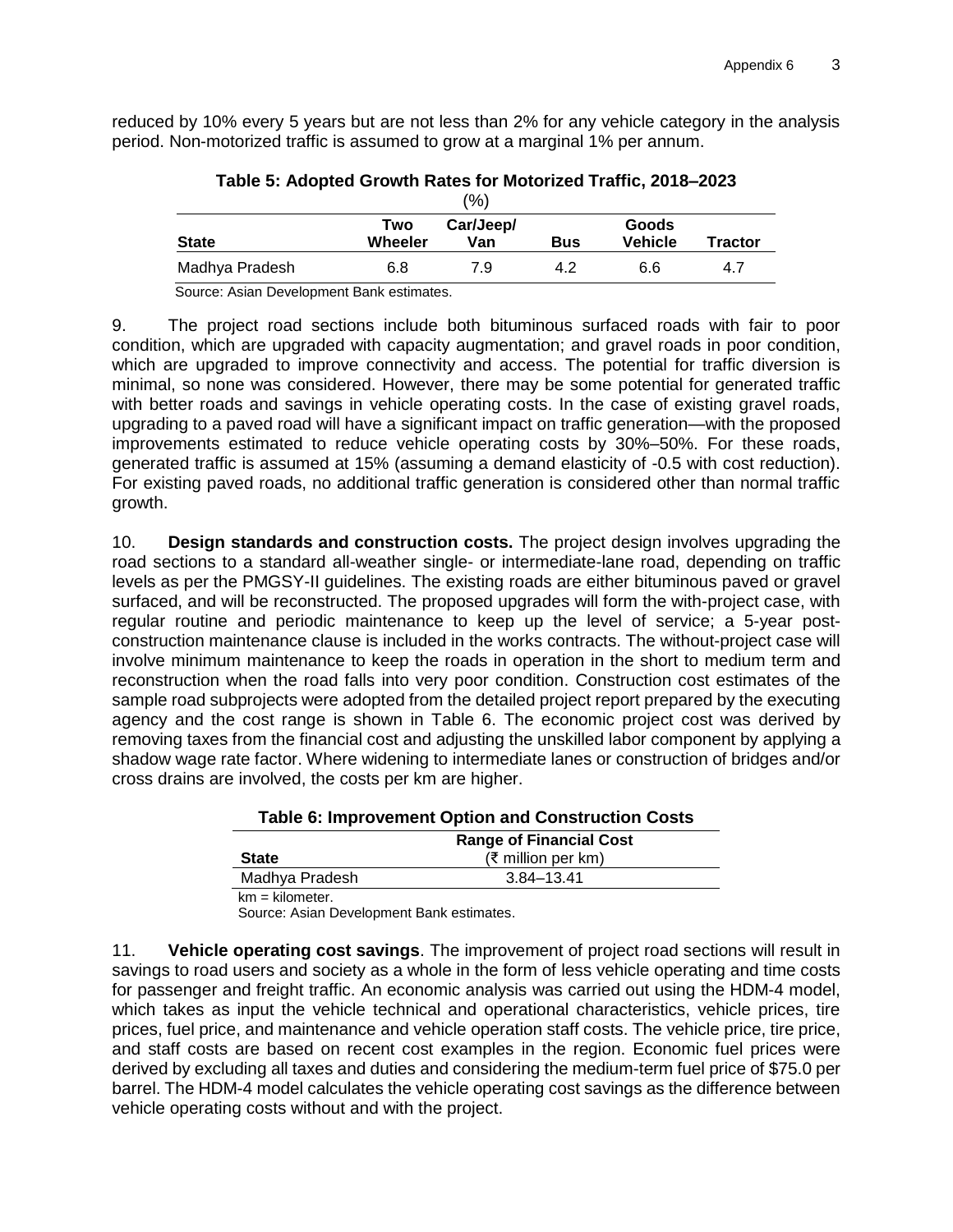$\overline{a}$ 

12. **Value of time.** The values of passenger working and nonworking time were calculated based on wage rates in each state. The unskilled labor component in the value-of-time calculation was multiplied by a shadow wage rate factor 0.72.<sup>4</sup> The value of nonworking time is taken as 25% of that of the working time.

|                |      | <b>Value of Work Time</b>          |       |            | <b>1000 1. YOUGU OF FOUGHT OF HUIRING ONE HUIRDING</b><br><b>Value of Non-Work Time</b> |      |
|----------------|------|------------------------------------|-------|------------|-----------------------------------------------------------------------------------------|------|
| <b>States</b>  | Bus  | $(3)$ per hour)<br>Two-<br>wheeler | Car   | <b>Bus</b> | (₹ per hour)<br><b>Two-wheeler</b>                                                      | Car  |
| Madhya Pradesh | 50.1 | 85.3                               | 175.5 | 12.5       | 21.3                                                                                    | 43.9 |

Source: Asian Development Bank estimates based on wage rates from the Annual Report 2016–2017 of the Ministry of Labor and Employment, Government of India.

13. **Economic analysis.** An economic analysis was carried out for a representative sample of roads in the investment program. The benefits considered include vehicle operating cost savings for motorized vehicles and travel time savings for passengers of motorized vehicles. Withproject and without-project vehicle emissions were quantified but not included because the net impact is negligible.<sup>5</sup> An analysis period of 20 years and a discount rate of 9% are used. The economic analysis results given in Table 8 indicate that the project is economically viable and has an economic internal rate of return (EIRR) above the desirable rate of 9%. The cash-flow streams for the road sections included in the analysis are in Table 9.

# **Table 8: Results of Economic Analysis**

| <b>States</b>  | EIRR $(%)$       | <b>NPV</b> (₹ million) |  |
|----------------|------------------|------------------------|--|
| Madhya Pradesh | 14.1 (10.2-20.7) | 977.4                  |  |

EIRR = economic internal rate of return, NPV = net present value.

Note: EIRR values given in parentheses are the range of EIRRs for the road sections.

Source: Asian Development Bank estimates.

14. **Sensitivity analysis.** A sensitivity analysis was carried out in each investment program state. The following cases were analyzed:

| Case I   | Base cost and base benefits                                       |
|----------|-------------------------------------------------------------------|
| Case II  | Increase in capital costs by 10% and base benefits                |
| Case III | Base cost and decrease in benefits by 10%                         |
| Case IV  | Time benefits reduced by 50%                                      |
| Case V   | Completion of all roads extending to 3 years                      |
| Case VI  | Increase in capital costs by 10% plus decrease in benefits by 10% |

15. The results of the sensitivity analysis are in Table 10. The results indicate that with an increase in capital costs of 10% and/or a decrease in benefits of 10%, the investment program remains economically viable with EIRRs above 9%. The proposed road improvements, especially the upgrades of unsealed road sections, will have positive impacts on agricultural productivity and the local communities' quality of life with better access to health and education services in the project area. However, benefits other than quantifiable transport cost savings are not included in the analysis.

<sup>4</sup> Estimated based on agricultural and construction worker wages and number of days of employment from Government of India, Ministry of Labor and Employment. 2017. *Annual Report, 2016–2017*. New Delhi.

<sup>5</sup> The social cost of vehicle emission is valued at \$36.3 per ton equivalent of carbon dioxide emission.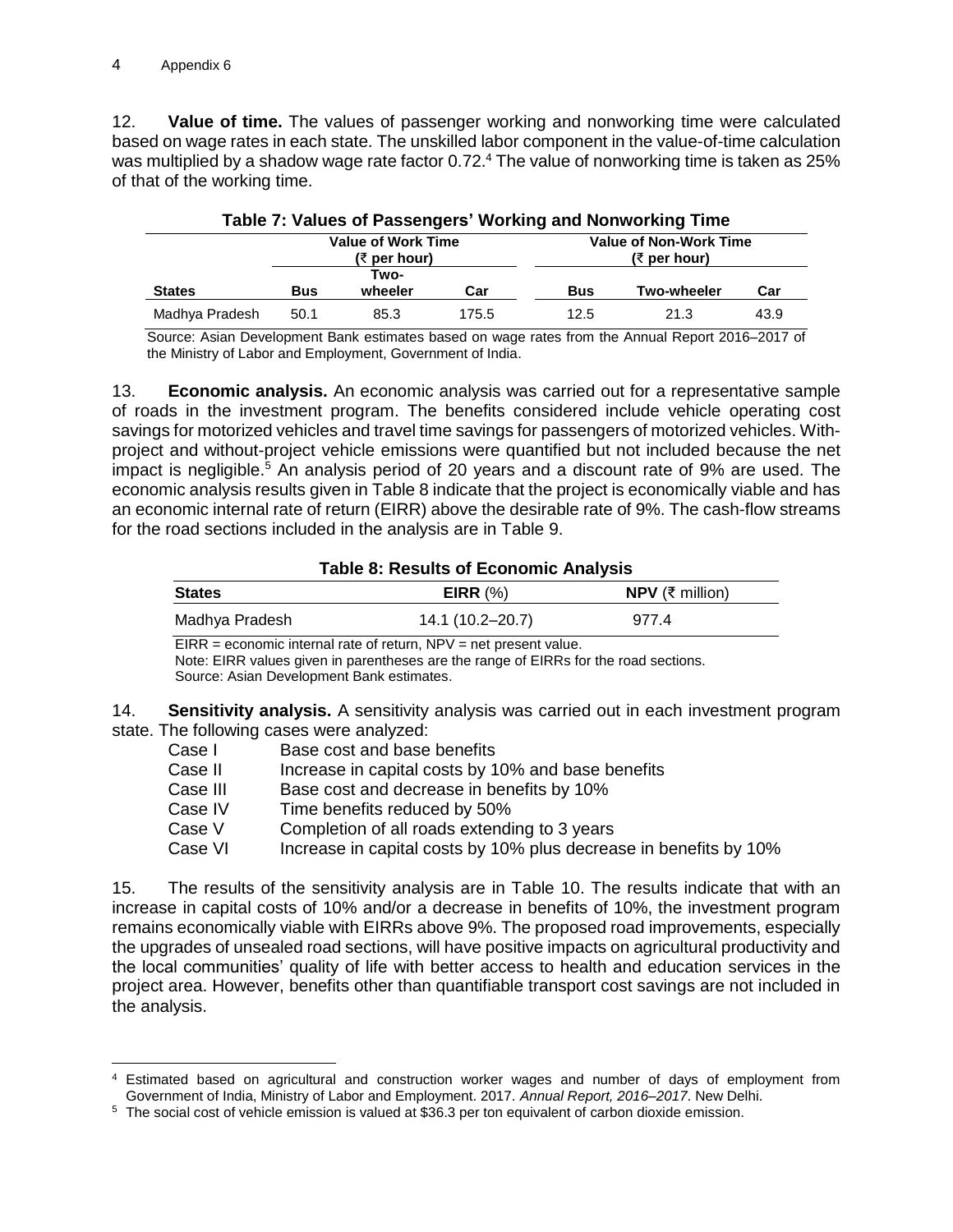|      | <b>Increase in Road Agency Costs</b> |                    |                                                       |                 |                     |
|------|--------------------------------------|--------------------|-------------------------------------------------------|-----------------|---------------------|
|      | <b>Capital</b>                       | <b>Maintenance</b> | <b>Road User Benefits</b><br><b>Vehicle Operating</b> | <b>Time</b>     |                     |
| Year | <b>Costs</b>                         | <b>Costs</b>       | <b>Costs</b>                                          | <b>Costs</b>    | <b>Net Benefits</b> |
| 2017 | 0.0                                  | 0.0                | 0.0                                                   | 0.0             | 0.0                 |
| 2018 | 343.7                                | 0.0                | 0.0                                                   | 0.0             | (343.7)             |
| 2019 | 1,947.8                              | 0.0                | 0.0                                                   | 0.0             | (1,947.8)           |
| 2020 | 0.0                                  | (107.4)            | 191.2                                                 | 88.0            | 386.7               |
| 2021 | 0.0                                  | (17.1)             | 165.6                                                 | 71.5            | 254.1               |
| 2022 | 0.0                                  | (32.0)             | 185.2                                                 | 75.3            | 292.6               |
| 2023 | 0.0                                  | (173.5)            | 201.3                                                 | 80.8            | 455.6               |
| 2024 | 0.0                                  | 21.8               | 144.6                                                 | 59.5            | 182.3               |
| 2025 | 0.0                                  | 383.5              | 168.8                                                 | 69.5            | (145.2)             |
| 2026 | 0.0                                  | (42.6)             | 218.8                                                 | 86.8            | 348.1               |
| 2027 | 0.0                                  | 20.8               | 219.4                                                 | 95.3            | 293.9               |
| 2028 | 0.0                                  | 23.9               | 268.2                                                 | 114.6           | 358.9               |
| 2029 | 0.0                                  | (2.4)              | 362.5                                                 | 158.3           | 523.1               |
| 2030 | 0.0                                  | 21.7               | 413.3                                                 | 176.7           | 568.3               |
| 2031 | 0.0                                  | 312.8              | 475.7                                                 | 210.5           | 373.3               |
| 2032 | 0.0                                  | 22.3               | 387.5                                                 | 206.0           | 571.1               |
| 2033 | 0.0                                  | (4.5)              | 427.4                                                 | 227.1           | 659.1               |
| 2034 | 0.0                                  | (2.7)              | 417.6                                                 | 223.3           | 643.6               |
| 2035 | 0.0                                  | 16.0               | 429.1                                                 | 227.9           | 641.0               |
| 2036 | 0.0                                  | (50.7)             | 453.3                                                 | 240.8           | 744.8               |
| 2037 | 0.0                                  | 317.3              | 456.5                                                 | 235.5           | 374.8               |
| 2038 | 0.0                                  | (74.0)             | 458.1                                                 | 220.8           | 752.8               |
| 2039 | 0.0                                  | (131.0)            | 432.5                                                 | 208.1           | 771.6               |
|      |                                      |                    |                                                       | <b>EIRR (%)</b> | 14.1                |
|      |                                      |                    |                                                       | <b>NPV @ 9%</b> | 977.4               |

#### **Table 9: Cash-Flow Stream**  (₹ million)

 $( )$  = negative, EIRR = economic internal rate of return, NPV = net present value. Source: Asian Development Bank assessment.

#### **Table 10: Sensitivity Analysis Results**  $(0)$

| (70)           |                                         |                |                 |                |               |                  |  |  |
|----------------|-----------------------------------------|----------------|-----------------|----------------|---------------|------------------|--|--|
|                | <b>Economic Internal Rate of Return</b> |                |                 |                |               |                  |  |  |
| <b>State</b>   | Case I                                  | <b>Case II</b> | <b>Case III</b> | <b>Case IV</b> | <b>Case V</b> | <b>Case VI</b>   |  |  |
| Madhya Pradesh | 14.1                                    | 12.8(51.0)     | 12.6(33.0)      | 11.7 (100.0)   | 13.0 (NA)     | $11.4 (+/-20.0)$ |  |  |

NA = not applicable.

Note: Values given in brackets are switching values.

Source: Asian Development Bank estimates.

16. **Financial assessment.** The project does not generate revenue. The maintenance of roads under PMGSY-I and PMGSY-II is funded by the state governments, as required under the PMGSY quidelines. The sustainability of roads constructed under the project is ensured through the inclusion of a 5-year post-construction maintenance in the civil works contracts. The road maintenance after the 5-year maintenance period will be managed by the rural road network management units (RRNMUs) established under the first Rural Connectivity Investment